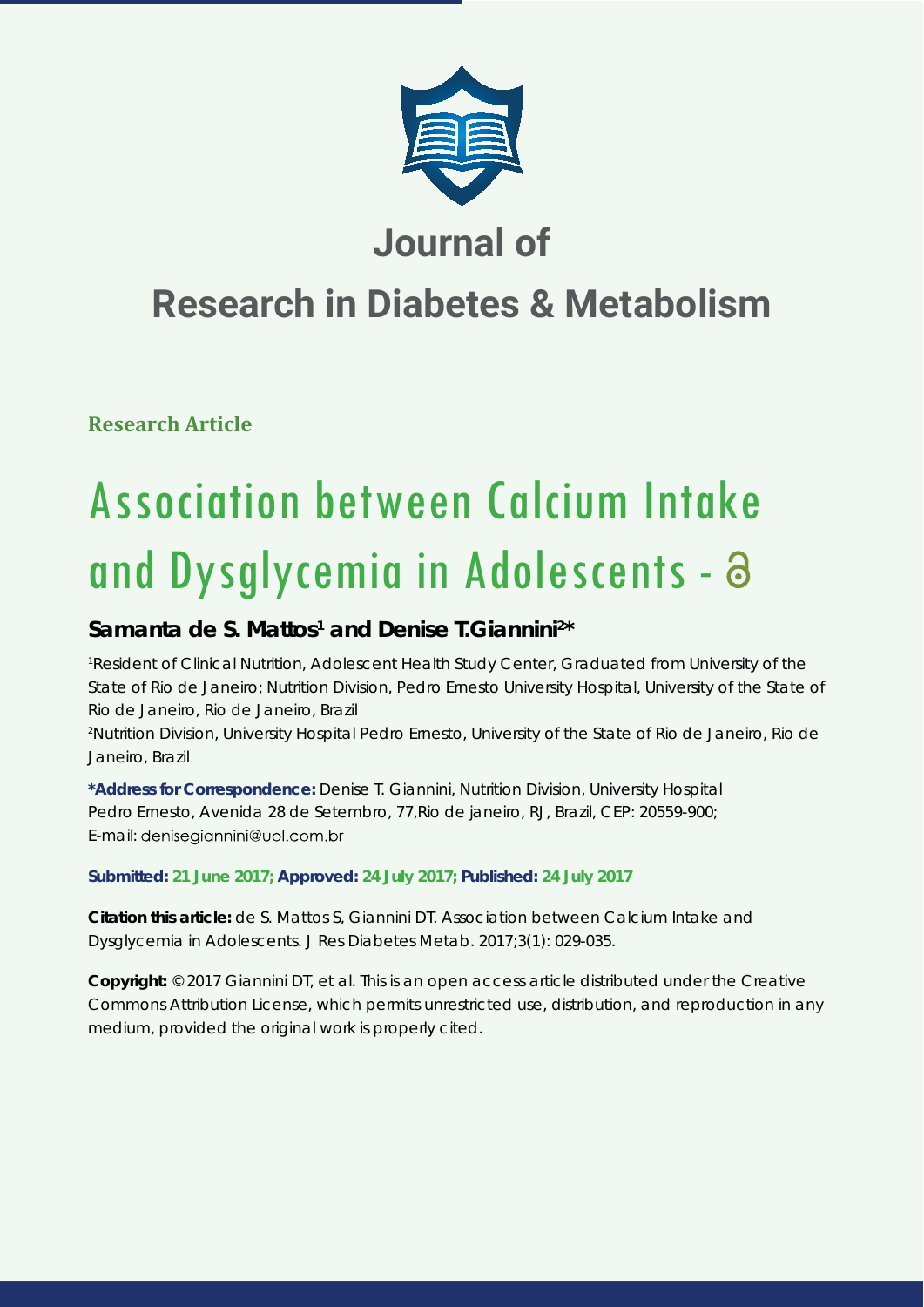#### **ABSTRACT**

**Objective:** To evaluate dietary calcium intake and its relationship with anthropometric measures, calcium metabolism and glucose profile in adolescents.

**Methods:** Cross-sectional study of the observational character composed of 106 adolescents of both sexes. The anthropometric measures evaluated were weight, height and waist circumference. Nutritional status was classified by body mass index by age and sex. Dietary intake was assessed by the food registry 3-day and data were calculated using Avanutri® Software. For the evaluation of glucose and calcium metabolism, fasting blood glucose, glycated hemoglobin, insulin, serum calcium, vitamin D, and parathyroid hormone.

Results: Adolescents who consumed below 302 mg/ day of calcium had a significantly higher mean of glycated hemoglobin (mean: 5.7% Vs. 5.3%; *p*=0.02) and insulin (mean: 29.8 μU/mL Vs 21.7 μU/mL; *p*= 0.05). It was found that the mean parathyroid hormone was significantly higher in adolescents who consumed below the 50th percentile of calcium 45.2 Vs 37.7 (*p* < 0.001). In overweight adolescents who consumed below 302 mg/ day presented higher values of body mass index  $(34.2 \text{ km/m}^2 \text{ Vs } 30.2 \text{ km/m}^2; p = 0.03)$  and a negative correlation between parathyroid hormone and calcium(*r* = 0.28; *p* = 0.01).

**Conclusions:** Adolescents who consumed below 302 mg/day of calcium had higher glycated hemoglobin and insulin and an increase in parathyroid hormone. In overweight, adolescents who consumed below 302 mg/ day of calcium had higher adiposity and a negative correlation with parathyroid hormone.

**Keywords:** Dietetics; Calcium; Insulin; Adolescents

#### **INTRODUCTION**

Calcium is the fifth most abundant element in the human body and is essential for life. It plays a fundamental role in many physiological processes, including skeletal mineralization [1]. Dietary calcium intake is one of the main determinants of calcium balance, particularly during adolescence, period of accumulation of bone mass, and it is of fundamental importance to evaluate the nutritional, environmental and social aspects involved in calcium intake [1,2].

Calcium homeostasis is largely regulated through an integrated hormonal system that controls the transport of calcium in the intestine, kidney and bone. It involves two calcium regulating hormones, vitamin D and Parathyroid Hormone (PTH) [3]. When a decrease in serum calcium occurs, it inactivates the calcium receptor in the parathyroid cell and increases the secretion of PTH, which restores serum calcium by activating the parathyroid receptor in the bone to increase calcium reabsorption and in the kidney to increase reabsorption of tubular calcium. In the kidney, increased secretion of PTH increases its calcium-restoring effect by increasing the secretion of calcitriol which, acting on the vitamin D receptor in the intestine, increases the active absorption of calcium and increases the reabsorption of calcium in the bone. This integrated hormonal response restores serum calcium and closes the negative feedback [1].

Studies have investigated calcium aid in the prevention and treatment of obesity. Modulation of adiposity by dietary calcium is mediated from calcitriol which regulates calcium flux in the adipocyte. One of the mechanisms of action and its low quality, which can stimulate the influx of calcium in the adipocytes, can promote lipogenesis and inhibit a lipolysis, increasing a synthesis of Fatty Acids (FA) and inhibiting the sensitive hormone lipase [4-9].

Calcitriol inhibits the expression of the uncoupling protein 2 (UCP2), responsible for the transport and mitochondrial oxidation of FA, which may contribute to the reduction of lipid oxidation and increase the accumulation of lipids with diets low in calcium [6,7]. Calcitriol also stimulates the expression of the 11-hydroxysteroid dehydrogenase-1 enzyme, which catalyzes the conversion of cortisone to cortisol in adipocytes [6,10].

Another proposed mechanism would be that dietary calcium promotes the formation of insoluble soaps between calcium and FA in the gastrointestinal tract, or by the formation of precipitates with phosphate and bile acids, which results in a decrease in dietary digestible energy and increase in fecal excretion of fat [11,12].

Studies suggest that calcium metabolism and maybe other components of dairy products could contribute to altering energy balance and thus play a role in weight regulation, since the main risk factor for insulin resistance and type 2 diabetes is obesity [5,13,14].

In this context, the objective of this study was to evaluate the dietary calcium intake and its relationship with the anthropometric measures, the glycidic profile and the hormones involved in the calcium homeostasis in adolescents.

#### **METHODS**

This is a descriptive cross-sectional study of observational character, whose convenience sample was composed of adolescents between 12 to 18 years, of both sexes, in ambulatory care of secondary attention in Núcleo de Estudos da Saude do Adolescente (NESA)- Hospital Universitario Pedro Ernesto (HUPE) in Rio de Janeiro, from March 25, 2015 to September 30, 2016.

The adolescents who signed the free and informed consent form were included, with responsible permission. We excluded adolescents with hormonal or drug-induced diseases that could interfere with the absorption of dietary calcium, follow-up patients for rheumatological and renal diseases, patients with autoimmune diseases, patients with human immunodeficiency virus, presenting eating disorder, in use of dietary supplements, disabsorptive diseases.

Anthropometry was composed of measures of weight, height and waist circumference (WC). To measure the weight (kg) was used the digital scale of the brand the Micheliti', with a precision of 0.1 kg and a maximum of 200 kg, with the barefoot adolescent, in light clothes, in an orthostatic position [15]. For stature (cm), it was used the stadiometer fixed to the wall of the Sanny' mark, with a precision of 0.1 cm, with the evaluated foot, barefoot, with the body in anatomical position and head parallel to the ground, according to the plane From Frankfurt [15].

Body Mass Index (BMI) was calculated using the weight (kg)/ height (m<sup>2</sup>) relationship, an assessment of the nutritional status of the adolescents occurred through the requirements established by WHO,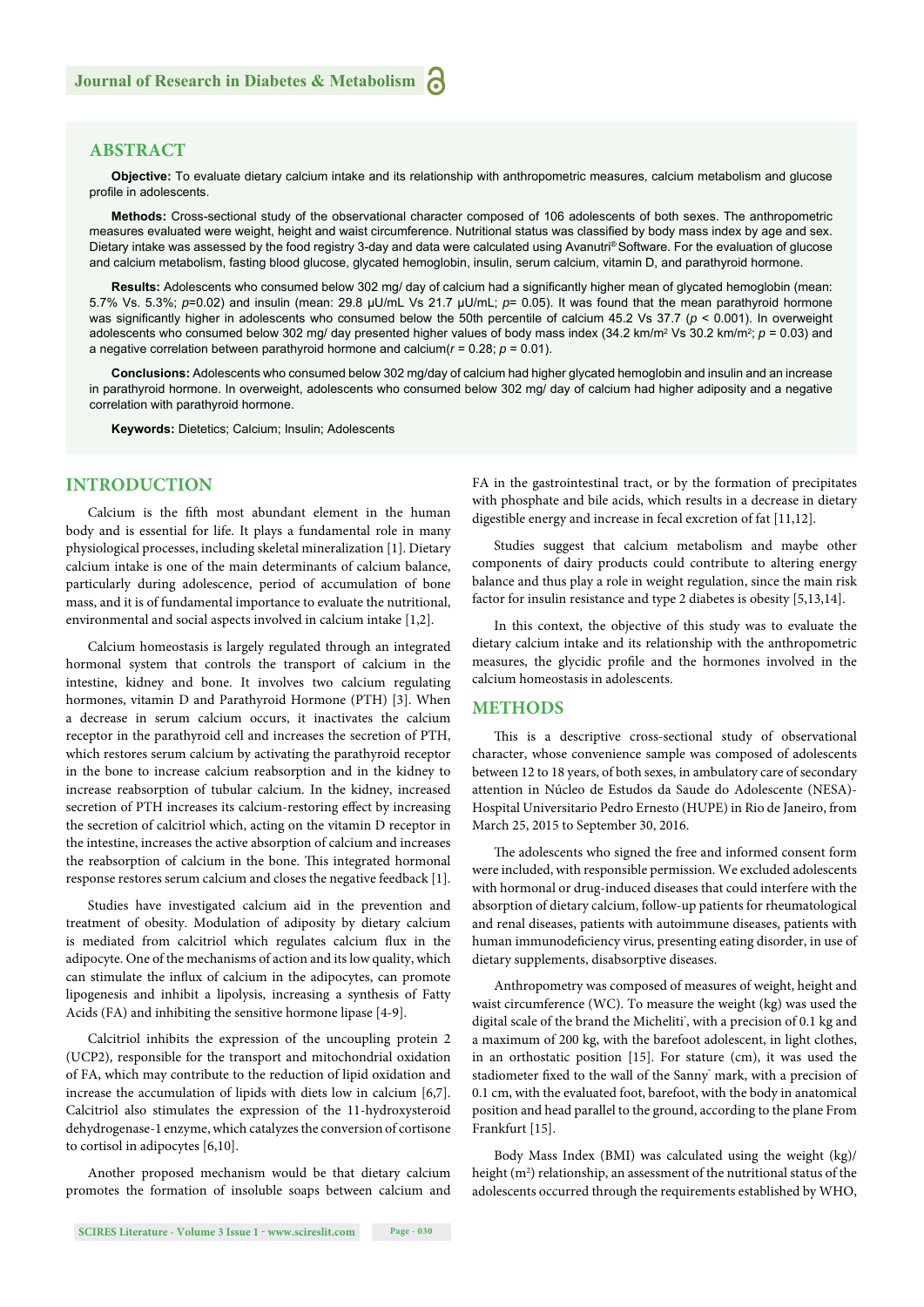#### **Journal of Research in Diabetes & Metabolism**

and as well as a process as eutrophic that characterize BMI/I Between the z-score  $\geq$  - 2 and  $\leq$  + 1, overweight between the z-score  $>$  + 1 and  $\leq$  + 2 and obesity z-score  $\geq$  + 2 [16]. Measurements WC were performed using a flexible and inelastic tape with a 0.1 centimeter scale at the midpoint between the last costal arch and the iliac crest at the end of normal expiration. They were classified according to the proposed Fernandez, et al. [17], being the WC elevated that  $\geq$  to the percentile 75. The Waist-to-Stature Ratio (WSR) was calculated by dividing the WC (cm) by height (cm) and values  $\geq$  0.5 were indicative of elevated [18].

The laboratory tests were: fasting glycemia, glycated hemoglobin ( $HbA1c$ ), insulin, calcium, vitamin D and PTH. The blood test was performed with a previous fast of 12 hours.

The fast glycemia was measured enzymatic hexokinase method, to HbA1c was used the high performance liquid chromatography method; Insulin, serum PTH and vitamin D were measured by the electrochemiluminescence method. For serum calcium, the cresolphthalein method was used.

For the classification of dysglycemia, fasting blood glucose  $\geq 100$ mg/ dL, or presence of type 2 DM, as considered by the Guideline of the Brazilian Society of Diabetes [19]. To evaluate the Insulin Resistance (IR), the HOMA-IR (Homeostatic Model Assessment – Insulin Resistance) through the formula: HOMA-IR = fasting blood glucose (mmol/ dL) x Fasting insulinemia (μU/ mL)/ 22.5, values above 3.16 was considered IR [20] and the, HbA1c  $\geq$  6.4%, insulin > 20μU/ mL. Calcium was considered within the range of normality 8.6-10.2 mg/ dL and the serum PTH, the normal range was 15-65 ng/ mL. Vitamin D was categorized into three levels: deficient for values  $\langle$ 20 ng/ mL, insufficient 21-29 ng/ mL and adequate >30ng/ mL [21].

For the food survey I used the food registry 3 day. Calculation of the total energetic value, carbohydrates, proteins, lipids, fibers, calcium, magnesium and sodium using Avanutri' Software version 4.0. For the nutrient adequacy analysis, were used the recommendations of the Institute of Medicine [22], called Acceptable Distribution of Macronutrients (AMDR) for carbohydrates, proteins, total lipids, and dietary fiber, sodium, and calcium were analyzed according to the values of Adequate Intake (AI) and magnesium at the recommended daily intake (DRI). According to the AMDR were used: carbohydrates 45-65%, proteins 10-30%, lipids 20-35%; Adequate intake was used for fiber, girls 26 g/ day and boys 38 g / day; Sodium 1,500 mg/ day; Calcium 1,300mg/day; And magnesium at DRI, girls 360 mg/ day and boys 410 mg/ day.

The data collected were stored in Excel spreadsheet software version 7 and later analyzed using STATA software version 14. The continuous variables described were evaluated by mean and standard deviation and the categorical variables by proportion. The variables were tested using the Kolgomorov-Smirnov test to verify if the distribution is normal. Those with normal distribution were compared using Student's t-test and those with non-parametric distribution using the Mann-Whitney test. For the categorical variables, was used the chi-square test. Patients were divided according to calcium intake, using the 10 and 50 percentiles. For all analyzes, a value of  $p \le 0.05$  for significance was adopted.

The study was approved by the research ethics committee of the HUPE, registry CEP/HUPE: 3051/2011; CAAE: 0193.0.228.000-11. The adolescents and those responsible signed the Informed Consent Form.

#### **RESULTS**

A total of 106 patients participated in the study, of which 55 (52%) were female and 51 (48%) were male, with a mean age of  $14.4 \pm 1.8$ years. The studied population had 30 hypertensive patients (30.3%), 15 dysglycemia (14.3%) and 80 sedentary patients (76.2%).

According to the nutritional status,  $55.7\%$  (n = 59) were obese, 30.2% ( $n = 32$ ) overweight and 14.1% ( $n = 15$ ) eutrophic. The mean BMI was 29.0 kg/  $m^2 (SD \pm 6.6)$  without statistical difference between the sexes. The averages of the studied variables are presented in table 1.

When we analyzed the consumption, we observed that the intake of calories and protein was higher in boys, and also of fibers and magnesium (Table 2). The distribution of macronutrient intake was adequate (total of the sample: carbohydrate 52%, protein 18%, lipid 30%) in both sexes, being in the female: carbohydrate 53%; 18% protein; lipid 29% and male: carbohydrate 54%; 18% protein; lipid 28% of the total energetic value of the diet. However, in relation to fiber intake (female: 48%, male: 39%), magnesium (female: 40%, male: 47%) and calcium (female: 100%, male: 98%) were inadequate in both sexes and high sodium intake (female: 129%, male: 132%).

The median calcium intake of the population was 508.4 mg (IQ 373.5 mg -682.5 mg), being lower in girls (470.1 mg; IQ: 339.5 mg – 634.2 mg) than in boys (538.6 mg; IQ: 383.4 mg - 747.3 mg), but without statistical difference ( $p = 0.06$ ) (Table 2).

The study found that 7 (46.7%) eutrophic adolescents, 16 (50%) overweight and 29 (48.3%) obese consumed below the median of calcium intake, however no difference was observed statistically in nutritional status in Calcium intake ( $p = 0.97$ ).

About 22 (43%) male adolescents and 30 (54%) female sex consume below the median of calcium, being more frequent in the age of 12 to 14 years (n: 13; 42%) in males, the opposite Occurred in females, being higher among the 15 to 17 year olds (n: 19; 58%).

In this study, adolescents who consumed less than the median calcium had significantly higher parathormone levels (42.5 ng/ mL vs 34.3 ng/ mL,  $p = 0.003$ ). Regarding consumption, they presented a reduced intake of fibers (13g Vs 16g;  $p = <0.001$ ) and of magnesium  $(152 \text{ mg Vs } 193 \text{ mg}; p = <0.001)$ .

Adolescents who consumed below the 10th percentile (<302 mg / day) had a significantly higher mean Hb1AC (5.7% Vs 5.3%,  $p =$ 0.01) and insulin (29.8 μU/ mL Vs. 21.7 μU/ mL, *p* = 0.05) (Table 2) and also presented lower intake of magnesium (112mg Vs 177mg; *p*< 0.001)(Table 3).

When we excluded eutrophic patients from the analysis, we observed that overweight patients who consume below the 10<sup>th</sup> percentile of calcium had significantly higher BMI values ( $p = 0.03$ ) (Table 4).

There was a statistically significant difference in Hb1AC ( $p =$ 0.019) in overweight patients who consumed less than the 10th percentile of calcium. A negative correlation was found between PTH and calcium ( $r = -0.28$ ;  $p = 0.018$ ).

#### **DISCUSSION**

The estimated average daily calcium intake of the adolescents studied is well below the current recommendations, but does not differ much from the situation found among other populations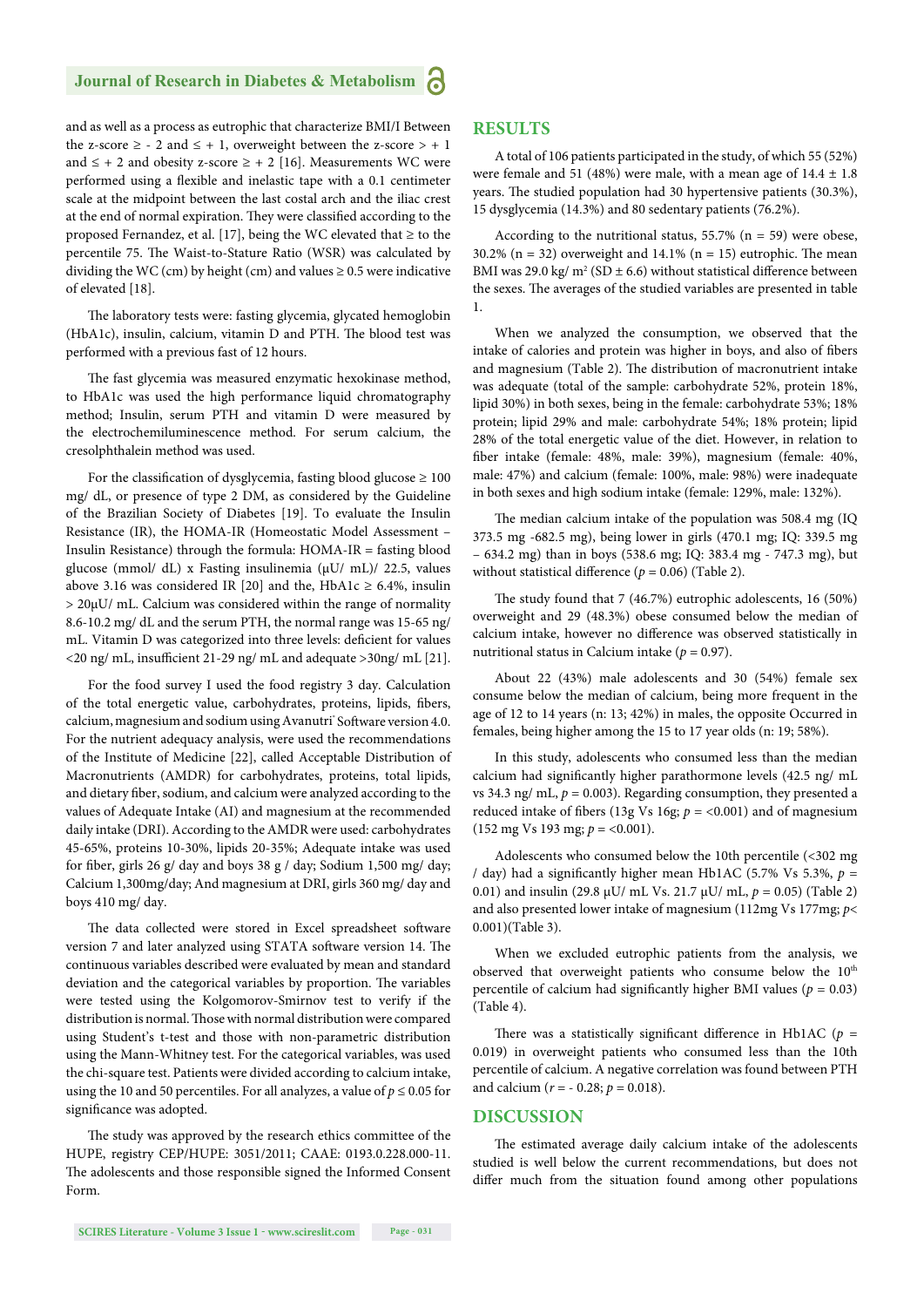## **Journal of Research in Diabetes & Metabolism**  $\bigodot$

| Table 1: Mean values of the anthropometric and metabolic characteristics of adolescents stratified by sex.                                       |                    |                     |                         |         |  |
|--------------------------------------------------------------------------------------------------------------------------------------------------|--------------------|---------------------|-------------------------|---------|--|
| <b>Variables</b>                                                                                                                                 | Total<br>$(n=106)$ | Female<br>$(n= 55)$ | <b>Male</b><br>$(n=51)$ | p-value |  |
|                                                                                                                                                  |                    | Mean $(\pm SD)$     |                         |         |  |
| Age (years)                                                                                                                                      | 14.4 $(\pm 1.8)$   | 14.7 $(\pm 1.8)$    | 14.1 ( $\pm$ 1.7)       | 0.02    |  |
| Weight (kg)                                                                                                                                      | $77.9 (\pm 21.7)$  | $77.3 (\pm 21.2)$   | $78.5 (\pm 22.5)$       | 0.38    |  |
| Height (m)                                                                                                                                       | $1.63 (\pm 0.1)$   | 1.61 ( $\pm$ 0.1)   | $1.66 (\pm 0.1)$        | < 0.001 |  |
| BMI (kg/m <sup>2</sup> )                                                                                                                         | $29.0 (\pm 6.6)$   | $29.7 (\pm 6.9)$    | $28.3 (\pm 6.3)$        | 0.13    |  |
| $WC$ (cm)                                                                                                                                        | $90.1 (\pm 15.7)$  | $88.6 (\pm 15.1)$   | $91.7 (\pm 16.3)$       | 0.15    |  |
| <b>WSR</b>                                                                                                                                       | $0.55 (\pm 0.1)$   | $0.55 (\pm 0.1)$    | $0.55 (\pm 0.1)$        | 0.44    |  |
| Glycemia (mg/dL)                                                                                                                                 | $89.5 (\pm 13.6)$  | $86.6 (\pm 10.1)$   | $92.7 (\pm 16.2)$       | 0.01    |  |
| $Hb1AC$ (%)                                                                                                                                      | $5.4 (\pm 0.6)$    | $5.4 (\pm 0.5)$     | $5.3 (\pm 0.5)$         | 0.44    |  |
| Insulin $(\mu U/mL)$                                                                                                                             | $22.6 (\pm 13.8)$  | $23.8 (\pm 15.3)$   | $20.9 (\pm 11.4)$       | 0.16    |  |
| HOMA-IR                                                                                                                                          | 4.1 ( $\pm$ 3.7)   | $4.5 (\pm 3.9)$     | $3.8 (\pm 3.3)$         | 0.16    |  |
| 25(OH)D (ng/mL)                                                                                                                                  | $28.1 (\pm 10.3)$  | $28.5 (\pm 11.5)$   | $27.7 (\pm 8.8)$        | 0.37    |  |
| PTH (ng/mL)                                                                                                                                      | $38.3 (\pm 13.3)$  | $38.3 \ (\pm 13.9)$ | $38.8 (\pm 13.4)$       | 0.44    |  |
| SD: Standard Deviation: BMI: Body Mass Index: WC: Waist Circumference: WCE: Waist-to-Stature Ratio: Hb1AC: Glycemic Hemoglobin: HOMA-IR: Insulin |                    |                     |                         |         |  |

SD: Standard Deviation; BMI: Body Mass Index; WC: Waist Circumference; WCE: Waist-to-Stature Ratio; Hb1AC: Glycemic Hemoglobin; HOMA-IR: Insulin Resistance Index; 25(OH)D: D Vitamin; PTH: Parathormone.

|                      | Total            | Female           | Male             | p-value |
|----------------------|------------------|------------------|------------------|---------|
| <b>Variables</b>     | Median (IQR)     |                  |                  |         |
| Energy (kcal/day)    | 1909 (1545-2282) | 1792 (1430-2163) | 2027 (1766-2314) | 0.04    |
| Carbohydrate (q/day) | 245 (207-302)    | 234 (189-295)    | 278 (224-307)    | 0.10    |
| Protein (g/day)      | 83 (65-104)      | 74 (62-98)       | 94 (75-109)      | 0.007   |
| Lipid (g/day)        | 61 (50-73)       | 58 (47-73)       | 66 (53-73)       | 0.25    |
| Total fiber (g/day)  | 13 (11-18)       | 12 (10-17)       | 15 (11-19)       | 0.03    |
| Calcium (mg/day)     | 508 (373-682)    | 470 (339-634)    | 539 (383-747)    | 0.06    |
| Magnesium (mg/day)   | 172 (124-207)    | 143 (114-192)    | 192 (161-210)    | < 0.001 |
| Sodium (mg/day)      | 1948 (1516-3147) | 1936 (1457-2377) | 1972 (1567-2588) | 0.33    |

| <b>Consumption of Calcium</b>     |                         |                       |         |  |
|-----------------------------------|-------------------------|-----------------------|---------|--|
| <b>Variables</b>                  | Mean $(\pm SD)$         |                       |         |  |
|                                   | $<$ 302 mg/ dia (n= 10) | ≥ 302 mg/ dia (n= 96) | p-value |  |
| Age (years)                       | 14.7 $(\pm 1.4)$        | 14.4 $(\pm 1.8)$      | 0.29    |  |
| Weight (kg)                       | $80.5 (\pm 20.6)$       | $77.6 (\pm 21.9)$     | 0.34    |  |
| Height (m)                        | 1.61 ( $\pm$ 0.1)       | $1.63 (\pm 0.1)$      | 0.19    |  |
| BMI $(kg/m2)$                     | $31.2 (\pm 7.8)$        | $28.8 (\pm 6.5)$      | 0.13    |  |
| WC (cm)                           | $91.0 (\pm 15.7)$       | $90.0 (\pm 15.8)$     | 0.42    |  |
| <b>WSR</b>                        | $0.57 (\pm 0.9)$        | $0.55 (\pm 0.8)$      | 0.28    |  |
| Glycemia (mg/dL)                  | $86.2 (\pm 9.8)$        | $89.9 (\pm 13.9)$     | 0.2     |  |
| Hb1AC (%)                         | $5.7(\pm 0.5)$          | 5.3 ( $\pm$ 0.5)      | 0.01    |  |
| Insulin $(\mu U/mL)$              | $29.8 (\pm 14.2)$       | $21.7 (\pm 13.5)$     | 0.05    |  |
| <b>HOMA-IR</b>                    | $5.2 (\pm 3.9)$         | $4.0 (\pm 3.6)$       | 0.17    |  |
| 25(OH)D (ng/mL)                   | $22.9 (\pm 8.6)$        | $28.7 (\pm 10.4)$     | 0.06    |  |
| PTH (ng/mL)                       | 45.2 ( $\pm$ 16.7)      | $37.7 (\pm 13.1)$     | 0.06    |  |
| Total energy intake and nutrients | Median (IQR)            |                       |         |  |
| Energy (kcal/day)                 | 1325 (1047-1577)        | 1960 (1671-2314)      | < 0.001 |  |
| Carbohydrate (g/day)              | 161 (125-221)           | 260 (223-307)         | 0.004   |  |
| Protein (g/day)                   | 62 (59-69)              | 85 (67-105)           | 0.01    |  |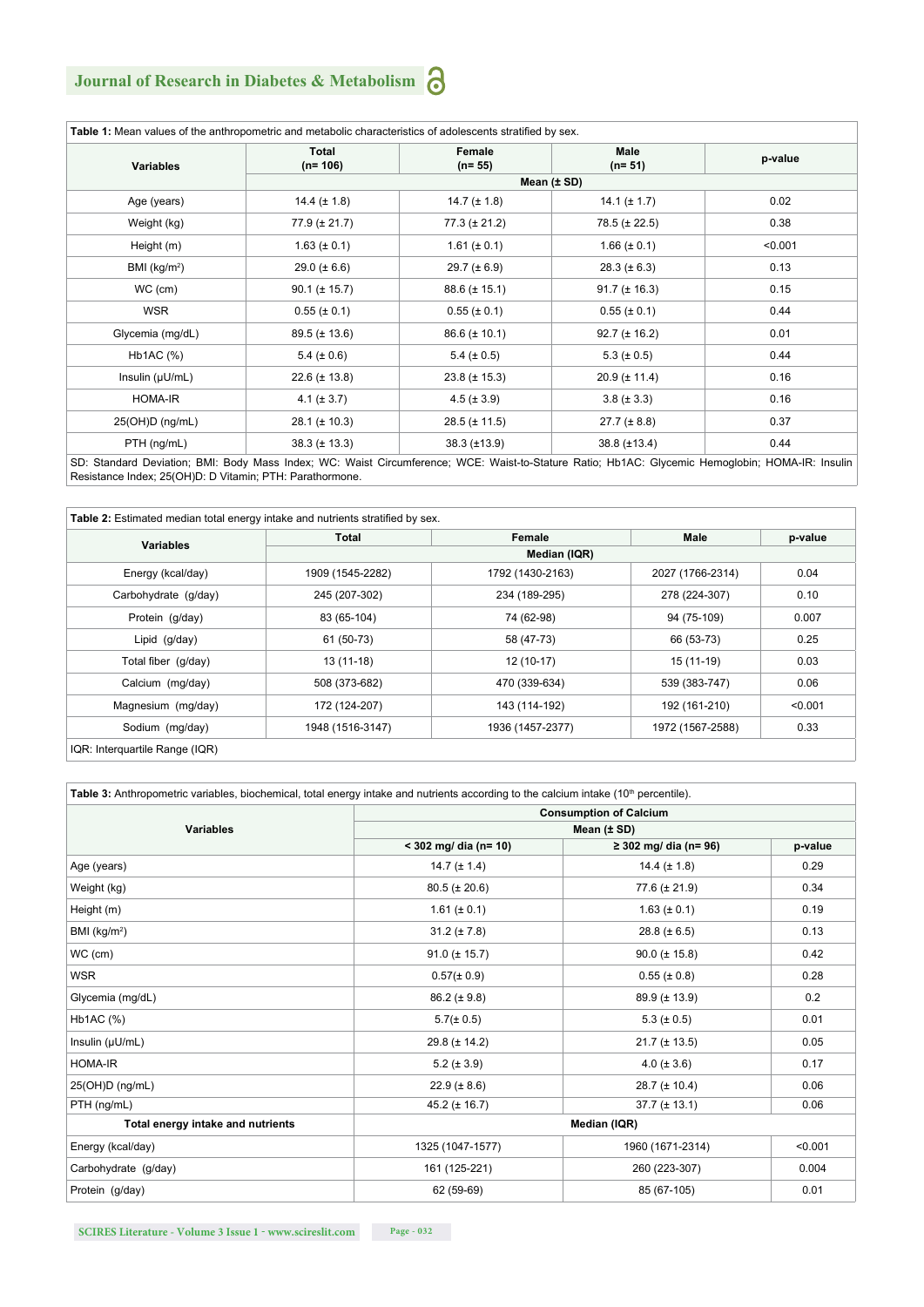#### **Journal of Research in Diabetes & Metabolism**

| Lipid (g/day)       | 42 (30-54)       | 63 (51-74)       | < 0.001 |  |
|---------------------|------------------|------------------|---------|--|
| Total fiber (g/day) | $10(6-12)$       | 14 (11-18)       | 0.004   |  |
| Calcium (mg/day)    | 218 (157-238)    | 535 (396-705)    | < 0.001 |  |
| Magnesium (mg/day)  | 112 (94-128)     | 177 (136-209)    | < 0.001 |  |
| Sodium (mg/day)     | 1637 (1256-2117) | 1965 (1516-2432) | 0.20    |  |
|                     |                  |                  |         |  |

SD: Standard Deviation; BMI: Body Mass Index; WC= Waist Circumference; WCE= Waist-to-Stature Ratio; Hb1AC: Glycemic Hemoglobin; HOMA-IR: Insulin Resistance Index; 25(OH)D: D Vitamin; PTH: Parathormone; IQR: Interquartile Range (IQR).

**Table 4:** Mean values of the anthropometric variables, biochemistry of adolescents with excess weight according to the calcium intake according to the 10th percentile.

|                                                                                                                                                                                                              | <b>Consumption of Calcium</b> |                        |         |  |  |
|--------------------------------------------------------------------------------------------------------------------------------------------------------------------------------------------------------------|-------------------------------|------------------------|---------|--|--|
| <b>Variables</b>                                                                                                                                                                                             | Mean $(\pm SD)$               |                        |         |  |  |
|                                                                                                                                                                                                              | $<$ 302 mg/dia (n= 8)         | $≥ 302$ mg/dia (n= 83) | p-value |  |  |
| Age (years)                                                                                                                                                                                                  | 14.6 $(\pm 1.5)$              | $14.3 (\pm 1.8)$       | 0.29    |  |  |
| Weight (kg)                                                                                                                                                                                                  | $88.2 (\pm 13.8)$             | $81.6 (\pm 20.5)$      | 0.18    |  |  |
| Height (m)                                                                                                                                                                                                   | 1.61 ( $\pm$ 0.7)             | $1.64 (\pm 1.0)$       | 0.79    |  |  |
| BMI $(kg/m2)$                                                                                                                                                                                                | $34.2 (\pm 5.2)$              | $30.2 (\pm 5.8)$       | 0.03    |  |  |
| $WC$ (cm)                                                                                                                                                                                                    | $97.5 (\pm 8.5)$              | $93.4 (\pm 13.9)$      | 0.2     |  |  |
| <b>WSR</b>                                                                                                                                                                                                   | $0.61 (\pm 0.5)$              | $0.57 (\pm 0.8)$       | 0.08    |  |  |
| Glycemia (mg/dL)                                                                                                                                                                                             | $87.4 (\pm 9.7)$              | $90.5 (\pm 14.7)$      | 0.71    |  |  |
| $Hb1AC$ (%)                                                                                                                                                                                                  | $5.7 (\pm 0.5)$               | $5.3 (\pm 0.5)$        | 0.01    |  |  |
| Insulin $(\mu U/mL)$                                                                                                                                                                                         | $29.8 (\pm 14.2)$             | $22.9 \ (\pm 13.6)$    | 0.09    |  |  |
| HOMA-IR                                                                                                                                                                                                      | $6.5 (\pm 3.3)$               | 4.4 $(\pm 3.7)$        | 0.06    |  |  |
| 25(OH)D (ng/mL)                                                                                                                                                                                              | $22.9 (\pm 8.6)$              | $27.9 (\pm 9.8)$       | 0.08    |  |  |
| PTH (ng/mL)                                                                                                                                                                                                  | $45.3 (\pm 16.7)$             | $38.0 (\pm 13.2)$      | 0.07    |  |  |
| SD: Standard Deviation; BMI: Body Mass Index; WC: Waist Circumference; WCE: Waist-to-Stature Ratio; Hb1AC: Glycemic Hemoglobin; HOMA-IR: Insulin<br>Resistance Index; 25(OH)D: D Vitamin; PTH: Parathormone. |                               |                        |         |  |  |

of adolescents. Several studies that evaluated calcium intake by adolescents found an intake lower than that recommended by DRI [23-28].

In addition to the inadequacy of calcium, it was also verified of fibers and magnesium. This finding is consistent with other studies that verified low ingestion as Martyn-Nemeth, et al. [28] found that mean fiber and magnesium intake were below recommended levels for age and sex. When analyzing adolescents with lower calcium intake, also showed lower intakes of fiber, selected vitamins (riboflavin, folate, vitamin A and vitamin D) and mineral ingestion (Magnesium, phosphorus, potassium, iron, and zinc)[23]. The low intake of fiber and magnesium may reflect a low consumption of fruits, vegetables and grains. Pereira, et al. [29] found a positive association between dairy consumption with whole grains, fruits, vegetables, saturated fat intake, and inversely associated with intake of sugary soft drinks.

In this study it was verified when we excluded eutrophic patients that overweight adolescents consuming below the 10th percentile of calcium had higher adiposity, corroborating with other studies. The study of Carruth *&* Skinner [*30]* found a relationship between higher calcium intake or dairy products and lower body fat. Zemel, et al. [4], appeared with the hypothesis of calcium action in the stimulation of lipolysis and inhibition of liponeogenesis due to the increase in the production of PTH and vitamin D. In addition, it was identified the probable contribution of calcium in reducing energy efficiency due to favoring thermogenesis and increased fecal excretion of fatty acids in view of the formation of insoluble soaps in the intestine [5].

The study of Tylavsky, et al. [23] also found that African-American adolescents who presented lower calcium intake had a higher percentage of fat mass in relation to the groups that had intermediate and greater consumption. When analyzing five clinical studies of calcium intake to investigate associations between calcium intake and body weight, found that a calcium intake difference of 1000 mg is associated with a difference of less than 8 kg in mean body weight [31].

Adolescents who consumed below the 10th percentile of calcium had higher values of Hb1AC and insulin. Santos, et al. [32] found an inverse correlation between calcium intake and trunk fat (*r* = - 0.287,  $P = 0.04$ ), insulin concentration ( $r = -0.360$   $p = 0.01$ ) and insulin resistance measured by HOMA-IR ( $r = -0.365$ ,  $p = 0.01$ ). The study of Alarcon, et al. [33] found that children classified with insulin resistance had lower intakes of calcium. When evaluating patients with obesity, found that participants on a high milk diet had a significant increase in insulin sensitivity, as reductions in both circulating insulin (44%) as in the area under the glucose tolerance curve (27%) [34]. Pereira, et al. [29]. In their study also found that milk consumption was inversely associated with the incidence of all components of insulin resistance syndrome among overweight individuals. Adolescence is a period of risk for the onset of insulin resistance, due to a physiological reduction in insulin sensitivity that is compensated by the increase in its secretion, and is exacerbated by adiposity [35,36]. Excess weight is associated with increased risk of developing insulin resistance, but not all individuals with obesity will develop glucose intolerance [37,38]. The studied population had about 86% of overweight adolescents, which may also justify higher insulin values.

When analyzing the data only with overweight patients, a negative correlation was found between PTH and calcium. Other studies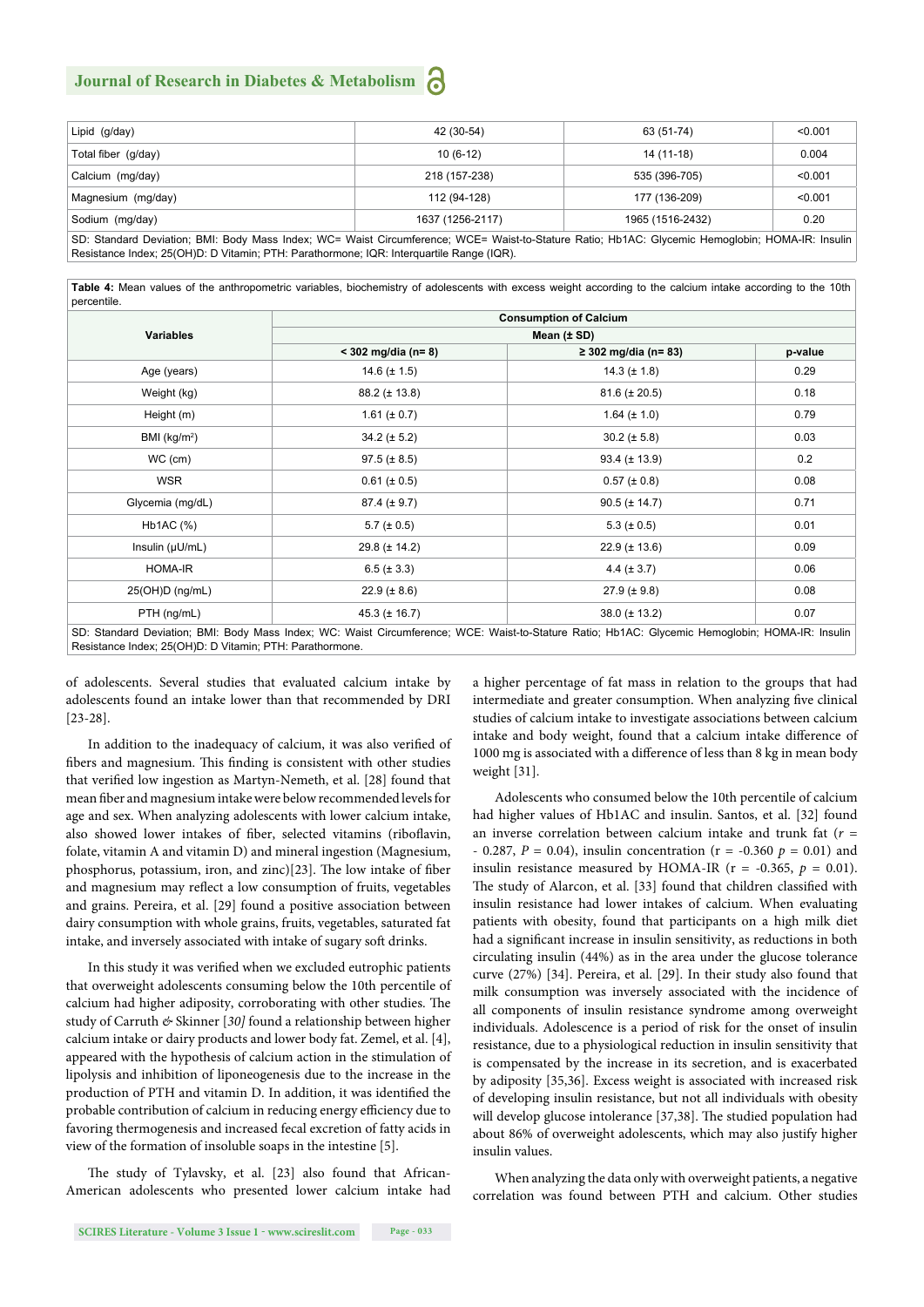#### **Journal of Research in Diabetes & Metabolism**

verify the same relation as Patel et al. [5] who observed that healthy adolescents with calcium intake above the median  $($  > 520 mg  $/$  day) had lower values of intact serum PTH for a given serum vitamin D concentration, whereas those with calcium intake below the median had higher values. Steingrimsdottir, et al. [39] showed low vitamin D levels (<10 ng / mL), calcium intake <800 mg / day Vs >1200 mg / day, was significantly associated with higher serum PTH ( $p = 0.04$ ).

The study presented limitations on the size of the sample, which when presenting a reduced number of eutrophic may have reduced to the differences found between the groups.

#### **CONCLUSION**

This study showed that adolescents who consumed below the 10th percentile of calcium had a significantly higher mean of Hb1AC and insulin. And it was found that adolescents who consumed less than the median calcium had significantly higher values of PTH, but within the range of normality. And when the eutrophic patients were excluded, we observed that overweight patients consuming below the 10<sup>th</sup> percentile of calcium presented higher values of BMI. Further studies should be performed to determine the relationship between calcium intake and insulin resistance in adolescents.

#### **REFERENCES**

- 1. Peacock M. Calcium metabolism in health and disease. Clin J Am Soc Nephrol. 2010; 5:23-30. https://goo.gl/FVjWhe
- SilvA AG, Cozzolino SM. Biodisponibilidade de nutrientes. 5ª ed. São Paulo: Manole; 2005.
- 3. Zemel MB, Shi H, Greer B, Dirienzo D, Zemel PC. Regulation of adiposity by dietary calcium. FASEB J. 2000; 14: 1132-1138. https://goo.gl/tm9d7Q
- 4. Zemel MB. Regulation of adiposity and obesity risk by dietary calcium: mechanisms and implications. J Am Coll Nutr. 2002; 21: 156-151. https://goo.gl/xWJ9AD
- 5. Patel P, Mughal MZ, Patel P, Yagnik B, Kajale N, Mandlik R, et al. Dietary calcium intake influences the relationship between serum 25-hydroxyvitamin D<sub>3</sub> (25OHD) concentration and parathyroid hormone (PTH) concentration. Arch Dis Child. 2016; 101: 316-319. https://goo.gl/8Ee51B
- 6. Parikh SJ, Yanovski JA. Calcium intake and adiposity. Am J Clin Nutr. 2003; 77: 281-287. https://goo.gl/igkTfi
- 7. Zemel MB. The Role of Dairy Foods in Weight Management. J Am Coll Nutr. 2005; 24: 537-546. https://goo.gl/XCPXuF
- 8. Torres MR, Ferreira Tda S, Carvalho DC, Sanjuliani AF. Dietary calcium intake and its relationship with adiposity and metabolic profile in hypertensive patients. Nutrition. 2011; 27: 666-671. https://goo.gl/pE8D95
- 9. Astrup A, Kristensen M, Gregersen NT, Belza A, Lorenzen JK, Due A, Larsen TMA, et al*.* Can bioactive foods affect obesity? Ann N Y Acad Sci. 2010; 1190: 25-41. https://goo.gl/cHvBXj
- 10. Morris KL, Zemel MB. 1,25-Dihydroxyvitamin D3 modulation of adipocyte glucocorticoid function. Obes. Res. 2005; 13: 670-677. https://goo.gl/yVYvrg
- 11. Yuangklang C, Wensing T, Lankhorst AE, Lemmens AG, Fielmich-Bouman XM, Yuang klang C, et al. Cholate and deoxycholate counteract the calcium-induced lowering of fat digestion in rats. J Anim Physiol Anim Nutr (Berl). 2005; 89: 337-341. https://goo.gl/dre9L2
- 12. Christensen R, Lorenzen JK, Svith CR, Bartels EM, Melanson EL, Saris WH, et al. Effect of calcium from dairy and dietary supplements on faecal fat excretion: a meta-analysis of randomized controlled trials. Obes Rev. 2009; 10: 475-486. https://goo.gl/1xgYog
- 13. Faria ER, Franceschini Sdo C, Peluzio Mdo C, Santana LF, Priore SE. Correlacao entre variaveis de composicao corporal e metabolica em adolescentes do sexo feminino. Arq Bras Cardiol. 2009; 93: 119-127. https://goo.gl/uVd7ZJ
- 14. D'adamo E, Caprio S. Type 2 diabetes in youth: epidemiology and pathophysiology. Diabetes Care. 2011; 34: 161-165. https://goo.gl/ycWZm6
- 15. Lohmann TG, Roche AF, Martorell R. Anthropometric standardization reference manual. Champaign: Human Kinetics. 1988. https://goo.gl/t3Hd6L
- 16. World Health Organization. Growth reference data for 5-19 years [Internet]. WHO reference 2007. https://goo.gl/DSuS8
- 17. Fernandez JR, Redden DT, Pietrobelli A, Allison DB. Waist circumference percentiles in nationally representative samples of African-American, European-American, and Mexican-American children and adolescents. J Pediatr. 2004; 145: 439-444. https://goo.gl/GhkjGm
- 18. Ashwell M, Hsieh Sd. Six reasons why the waist-to-height ratio is a rapid and effective global indicator for health risks of obesity and how its use could simplify the international public health message on obesity. Int J Food Sci Nutr. 2005; 56: 303-307. https://goo.gl/1rDM5o
- 19. Diretriz da Sociedade Brasileira de Diabetes. DIRETRIZES SBD | 2015- 2016. São Paulo: A.C. Farmacêutica, 2016. https://goo.gl/uC2qdT
- 20. Keskin M, Kurtoglu S, Kendirci M, Atabek Me, Yazici C. Homeostasis Model Assessment Is More Reliable Than the Fasting Glucose/Insulin Ratio and Quantitative Insulin Sensitivity Check Index for Assessing Insulin Resistance Among Obese Children and Adolescents. Pediatrics. 2005; 115: 500-3. https://goo.gl/WGz9ys
- 21. Holick MF. Vitamin D status: measurement, interpretation, and clinical application. Ann Epidemiol. 2009; 19: 73-78. https://Goo.Gl/Kdwfwq
- 22. Institute of Medicine (IOM). Dietary Reference Intakes for Calcium and Vitamin D, 2011. https://goo.gl/Sgar8y
- 23. Tylavsky FA, Cowan PA, Terrell S, Hutson M, Velasquez-Mieyer P. Calcium Intake and Body Composition in African-American Children and Adolescents at Risk for Overweight and Obesity. Nutrients. 2010; 2: 950-964. https://goo.gl/TnxpTw
- 24. Peters BS, Verly E JR, Marchioni DM, Fisberg M, Martini LA. The influence of breakfast and dairy products on dietary calcium and vitamin D intake in postpubertal adolescents and young adults. J Hum Nutr Diet. 2012; 25: 69- 74. https://goo.gl/qkMjQn
- 25. Oliveira CF, Silveira CR, Beghetto M, Mello PD, Mello ED. Avaliacao do consumo de calcio por adolescentes. Rev. Paul. Pediatr. 2014; 32: 216-220. https://goo.gl/VDMjca
- 26. Assumpcao D, Dias MR, Barros MBA, Fisberg RM, Filho AAB. Ingestao de calcio por adolescentes: inquérito de saúde de base populacional. J. Pediatr. 2015; 92: 251-259. https://goo.gl/zpqvJ1
- 27. Souza AM, Barufaldi LA, Abreu GA, Giannini DT, Oliveira CL, Santos MM, et al. ERICA: intake of macro and micronutrients of Brazilian adolescents. Rev. Saude Publica. 2016; 50. https://goo.gl/wDfBkn
- 28. Martyn-Nemeth P, Quinn L, Menon U, Shrestha S, Patel C, Shah G. Dietary Profiles of First-Generation South Asian Indian Adolescents in the United States. J Immigr Minor Health. 2017; 19: 309-317. https://goo.gl/VvvsDi
- 29. Pereira MA, Jacobs DRJ, Horn LV, Slattery ML, Kartashov AI, Ludwig DS. Dairy Consumption, Obesity, and the Insulin Resistance Syndrome in Young Adults the CARDIA Study. JAMA. 2002; 287: 2081-2089. https://goo.gl/bzX59M
- 30. Carruth BR, Skinner JD. The role of dietary calcium and other nutrients in moderating body fat in preschool children*.* Int J Obes Relat Metab Disord. 2001*;* 25: 559-566*.* https://goo.gl/RDkPAF
- 31. Davies KM, Heaney RP, Recker RR, Lappe JM, Barger-Lux MJ, Rafferty K, et al. Calcium Intake and Body Weight. J Clin Endocrinol Metab. 2000; 85: 4635-4638. https://goo.gl/iyQzR8
- 32. dos Santos LC, de Pádua Cintra I, Fisberg M, Martini LA. Calcium intake and its relationship with adiposity and insulin resistance in post-pubertal adolescents. J. Hum. Nutr. Diet. 2008; 21: 109-116. https://goo.gl/pLtkfQ
- 33. Lopez-Alarcon M, Perichart-Perera O, Flores-Huerta S, Inda-Icaza P, Rodriguez-Cruz M, Armenta-Alvarez A, et al. Excessive Refined Carbohydrates and Scarce Micronutrients Intakes Increase Inflammatory Mediators and Insulin Resistance in Prepubertal and Pubertal Obese Children Independently of Obesity. Mediators Inflamm. 2014 ; 2014: 849031. https://goo.gl/iTYuwt
- 34. Zemel MB, Thompson W, Milstead A, Morris K and Campbell P. Calcium and Dairy Acceleration of Weight and Fat Loss during Energy Restriction in Obese Adults. Obes Res. 2004; 12: 582-590. https://goo.gl/U2BJ7e